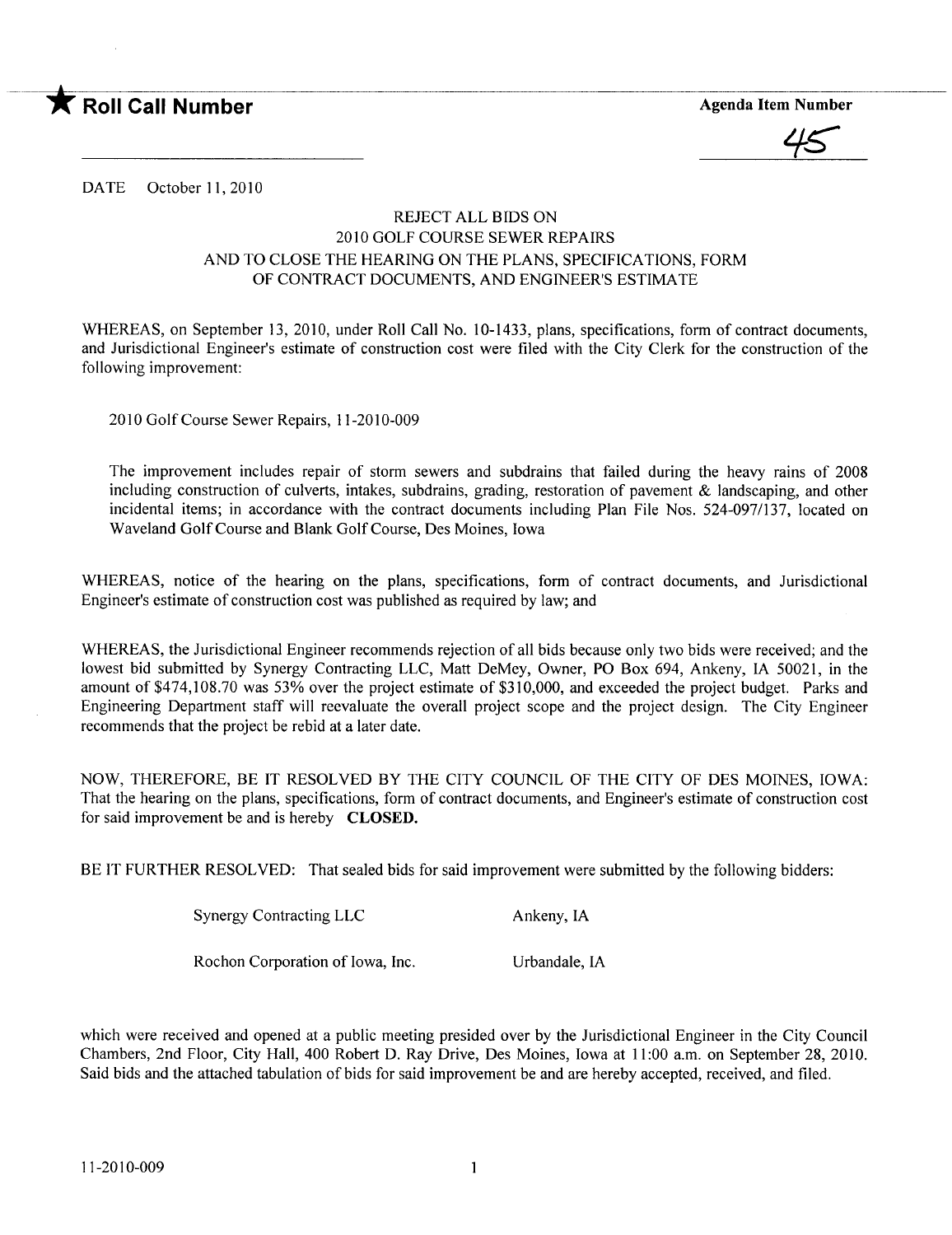## --~ Roll Call Number Agenda Item Number

 $45$ 

DATE October 11, 2010

BE IT FURTHER RESOLVED: That all bids for said improvement, be and the same are hereby rejected because only two bids were received; and the lowest bid submitted by Synergy Contracting LLC, Matt DeMey, Owner, PO Box 694, Ankeny, IA 50021, in the amount of \$474,108.70 was 53% over the project estimate of \$310,000, and exceeded the project budget. Parks and Engineering Department staff is directed to reevaluate the overall project scope and the project design. The City Engineer is directed to rebid the project at a later date.

| (City Council Communication Number | 10.4006 | attached) |
|------------------------------------|---------|-----------|
|                                    |         |           |

Moved by to adopt.

FORM APPROVED

Kathleen Vanderbod Deputy City Attorney

Funding Source: 2010-2011 CIP, Page Parks-13, Neighborhood Park Improvements, PKS137, Being: 2010-2011 CIP, Page Parks-13, Neighborhood Park Improvements, PKS137, being \$100,000 with transfers from: Page Parks-6, Community Center Improvements, PKS033, being \$60,000; Page Parks-12, Maintenance Facility ~ilprovements, PKSI60, being \$125,000; Page Parks-16, Park Building Improvements, PKSI43, being \$25,000

| <b>COUNCIL ACTION</b> | <b>YEAS</b> | <b>NAYS</b> | <b>PASS</b> | <b>ABSENT</b>   |
|-----------------------|-------------|-------------|-------------|-----------------|
| <b>COWNIE</b>         |             |             |             |                 |
| <b>COLEMAN</b>        |             |             |             |                 |
| <b>GRIESS</b>         |             |             |             |                 |
| <b>HENSLEY</b>        |             |             |             |                 |
| <b>MAHAFFEY</b>       |             |             |             |                 |
| <b>MEYER</b>          |             |             |             |                 |
| <b>MOORE</b>          |             |             |             |                 |
| <b>TOTAL</b>          |             |             |             |                 |
| <b>MOTION CARRIED</b> |             |             |             | <b>APPROVED</b> |
|                       |             |             |             | Mayor           |

I, Diane Rauh, City Clerk of said City Council, hereby certify that at a meeting of the City Council, held on the above date, among other proceedings the above was adopted.

IN WITNESS WHEREOF, I have hereunto set my hand and affixed my seal the day and year first above written.